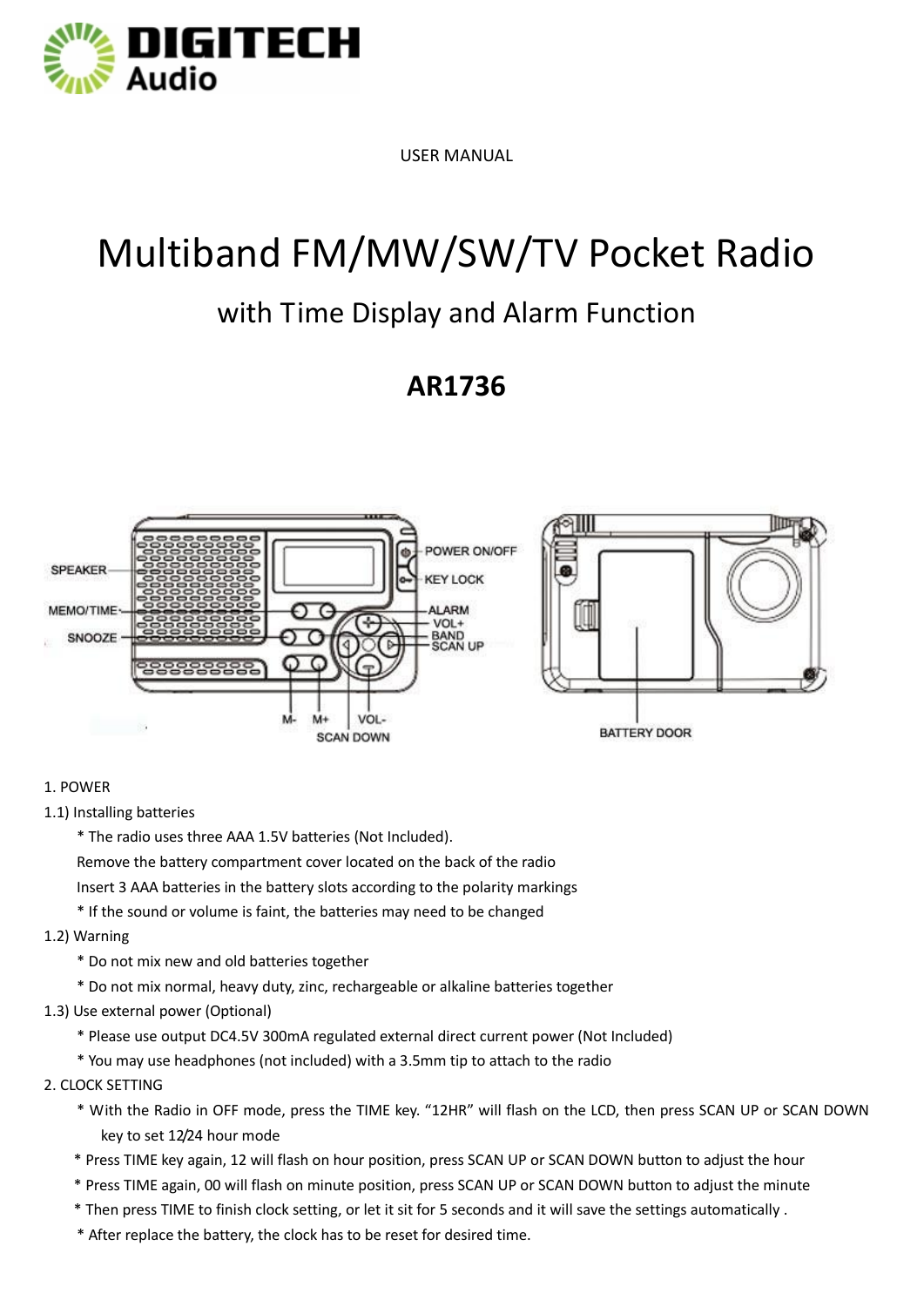### 3. ALARM TIME SET

\* With the radio in the OFF mode, press the ALARM key and the LCD will display the alarm time and the alarm symbol  $\Box$  . Then press the TIME key: the 12 and will flash on LCD, press SCAN UP or SCAN DOWN key to adjust the alarm hour,

- \* Press TIME key again and the 00 and  $\Box$  will flash on the LCD, press SCAN UP or SCAN DOWN key to adjust the minute.
- \* Then press TIME again and choose either BUZ (Buzzer) or RAD (Radio) with the SCAN UP or SCAN DOWN keys. If you choice BUZ, then the alarm will produce a BUZZER sound, If you choice RAD, then the alarm will be the current set radio station
- \* After that, press TIME to finish, or hold still 5 seconds it will end automatically.
- \* The  $\sim$  logo display on the LCD means the alarm is ON. To switch ON/OFF the alarm press the ALARM Key.
- \* After replace battery alarm has to be reset for desired time.

#### 4. SNOOZE FUNCTION

 If choice the Alarm sound as BUZ, When alarm sound on, Then press SNOOZE key, then sound off, after 5 minutes, the alarm sound on again. If choice the Alarm sounds as RAD, do not have this SNOOZE function.

### 5. RADIO OPERATION<sup>C</sup>

5.1) Locate the ON/OFF Power Button

Press the ON/OFF button to turn on the radio. Press ON/OFF button again to turn off the radio.

#### 5.2) Band Switch

After the radio has been turned on, press the BAND key to select FM-AM-SW station.

5.3) In SW mode, keep press BAND key for several seconds, the SW logo on LCD will flash, then you can use SCAN UP key or SCAN DOWN key to switch SW from SW1 to SW9

#### 5.4) Search Station

- \* After the bands selected, press SCAN UP or SCAN DOWN key to adjust the station frequency on LCD to search your desired station program.
- \* If you hold down the SCAN UP or SCAN DOWN key for several seconds, the radio will auto scan the frequency till a station in found.
- \* Pull out the antenna and adjust to receive stronger signal.

#### 5.5) Memo station

- \* After station program is selected, and if you want to set this program to memory, you can press the MEMO button. A number on the top left corner of the screen will flash. You can press M+ or M- to choose the desired number (0-19) to save the station, then press MEMO key to finish the memory save.
- \* Automatic Memory Function: With the radio on, press and hold the MEMO button for several seconds, the radio will then search for the clearest signals and store the first 20 stations to memory.
- \* With the radio on, you can press M+ or M- to choose the preset radio stations.
- \* Each Radio Band can store up to 20 preset radio stations.
- \* The preset stations will be stored in the radio even after the batteries have been removed.

5.6) FREQUENCY RANGE: (FM-Frequency Modulation, SW-Short Wave Frequency)

Press "BAND" key to adjust frequency below:

| FM: 87.6 - 108MHz        | MW: 522 - 1620KHz          |
|--------------------------|----------------------------|
| SW1: 4.75MHZ-5.95MHZ     | SW6: 13.6MHz---15.MHZ      |
| SW2: 5.95MHz -7.10MHZ    | SW7: 15.1MHz-17.5MHZ       |
| SW3: 7.10MHz--9.5MHZ     | SW8: 17.5MHz---21.45MHZ    |
| $SW4: 9.5MHz - 11.65MHz$ | SW9: 21.45MHz-----21.85MHZ |
| SW5: 11.65MHz-13.6MHZ    |                            |

#### 6. LOCK FUNCTION

 Press and hold the KEY- LOCK button for several seconds, there will be a key logo displayed on the LCD, this means that all of the buttons will be locked and will not work.

 To unlock the buttons - Press and hold the KEY LOCK button again for several seconds and the key logo will disappear and unlock all the buttons.